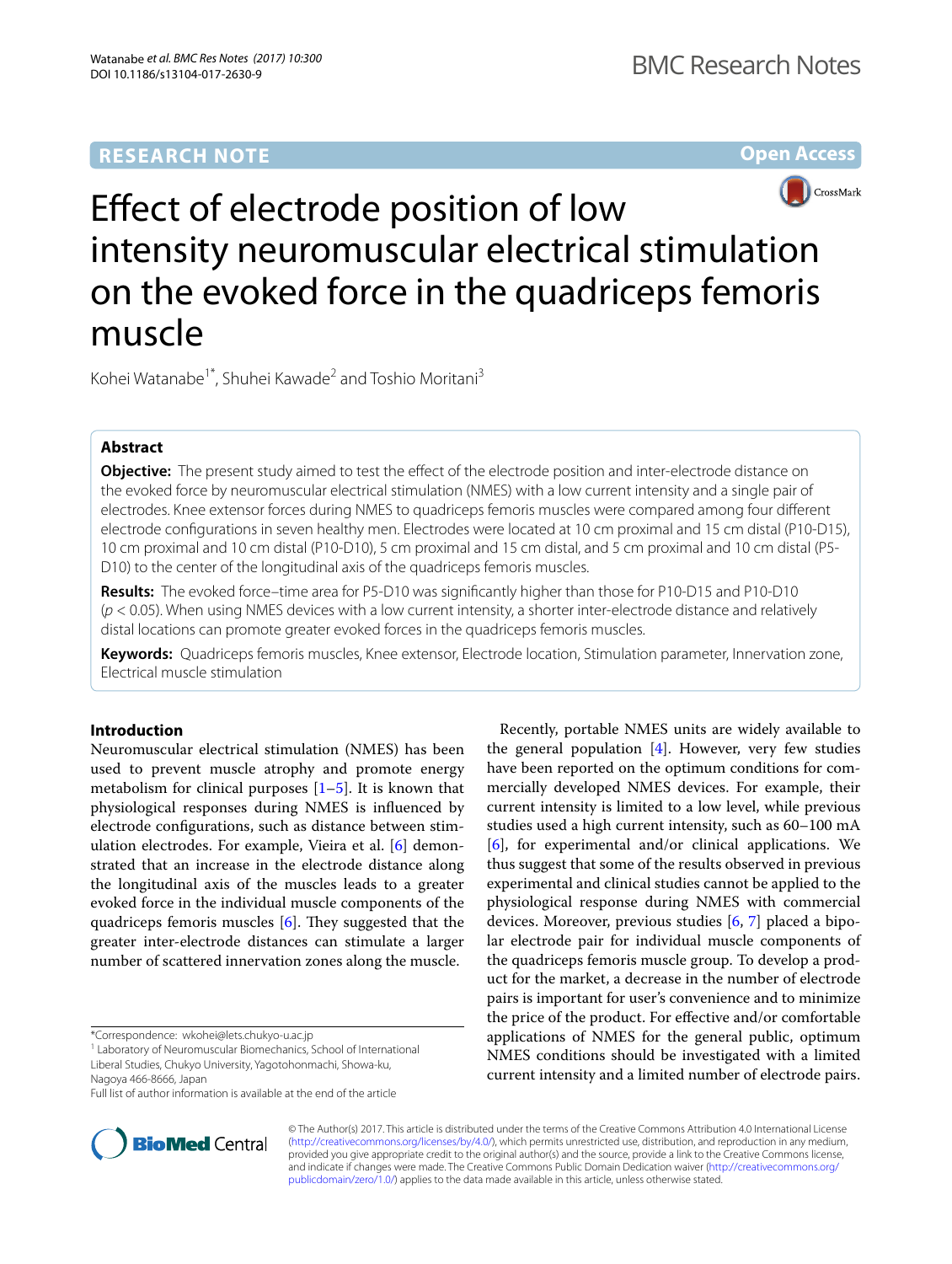The present study aimed to test the effect of the electrode position and inter-electrode distance on the evoked force in quadriceps femoris muscles by NMES with a low current intensity and a pair of electrodes.

## **Main text**

## **Methods**

Seven healthy young men (age:  $22.3 \pm 4.4$  years, height:  $170.9 \pm 6.9$  cm, body mass:  $62.0 \pm 7.1$  kg) volunteered for the present study. All subjects gave written informed consent for the study after receiving a detailed explanation of the purposes, potential benefts, and risks associated with participation. All subjects were healthy with no history of any musculoskeletal or neurological disorders. All study procedures were conducted in accordance with the Declaration of Helsinki and research code of ethics of Chukyo University, and were approved by the Committee for Human Experimentation of Chukyo University.

Quadriceps femoris muscles of the right leg were stimulated with two self-adhesive electrodes  $(2 \times 15$  cm). We used the custom-made stimulator based on a commercially developed device (Sixpad-Body fit, MTG Ltd. Nagoya, Japan). The stimulation protocol involved 20 s of 2 Hz, 20 s of 4 Hz, 10 s of 8 Hz, and 10 s of 16 Hz (Fig. [1](#page-1-0)) with the maximum current intensity of the device. We selected lower stimulation frequencies to minimized efect of muscle fatigue. Biphasic square current pulses with a 100 μs duration were applied. The maximal electrical potential and current intensity of this device were 50 V and 4.85 mA, respectively. Two electrodes were placed at various points along the muscle on a reference line (Fig. [2\)](#page-2-0). The reference line was the line between the anterior superior iliac spine and superior edge of the patella. Also, we defned the center of this reference line as the reference point. Four diferent electrode locations were used: 10 cm proximal and 15 cm distal to the reference point (P10-D15), 10 cm proximal and 10 cm distal from reference point (P10-D10), 5 cm proximal and 15 cm distal from reference point (P5-D15), and 5 cm proximal and 10 cm distal from reference point (P5-D10). Inter-electrode distances were 25 cm for P10-D15, 20 cm for P10-D10, 20 cm for P5-D15, and 15 cm for P5-D10. The center of electrodes was set on the reference line. Self-adhesive electrodes of  $2 \times 15$  cm were used for stimulations. Four confgurations with diferent electrode positions were randomly applied with a 5 min rest interval.

During NMES, the subjects were comfortably seated in a custom-made dynamometer (Takei Scientifc Instruments Co. Ltd. Niigata, Japan) with the right leg fxed to a force transducer (LU-100KSE; Kyowa Electronic Instruments, Tokyo, Japan). The force evoked by NMES in the quadriceps femoris muscles was measured as the knee extension force from the force transducer. The knee extension force was sampled at 1000 Hz using A-D converter (Power Lab 16/35; AD Instruments, Melbourne, Australia) and fltered with a low pass flter at a 20 Hz cut-off frequency (4th order Butterworth filter). The present study analyzed two parameters for the evoked force during NMES: (1) maximal evoked force during NMES at 16 Hz, and (2) summation of the evoked force–time area during NMES at 2, 4, 8, and 16 Hz (Fig. [1\)](#page-1-0). The maximal evoked force was an averaged value of the evoked force over 1 s from the time just after the evoked force reaches a plateau during the sustained phase of NMES at 16 Hz. For each subject, these two parameters at each electrode position were normalized by peak values under all confgurations.

Before NMES, the maximal voluntary contraction (MVC) during isometric knee extension was measured using our previously reported procedure [[8\]](#page-4-5). Briefy, the subjects were asked to gradually increase their knee extension force from the baseline to maximum in 2–3 s

<span id="page-1-0"></span>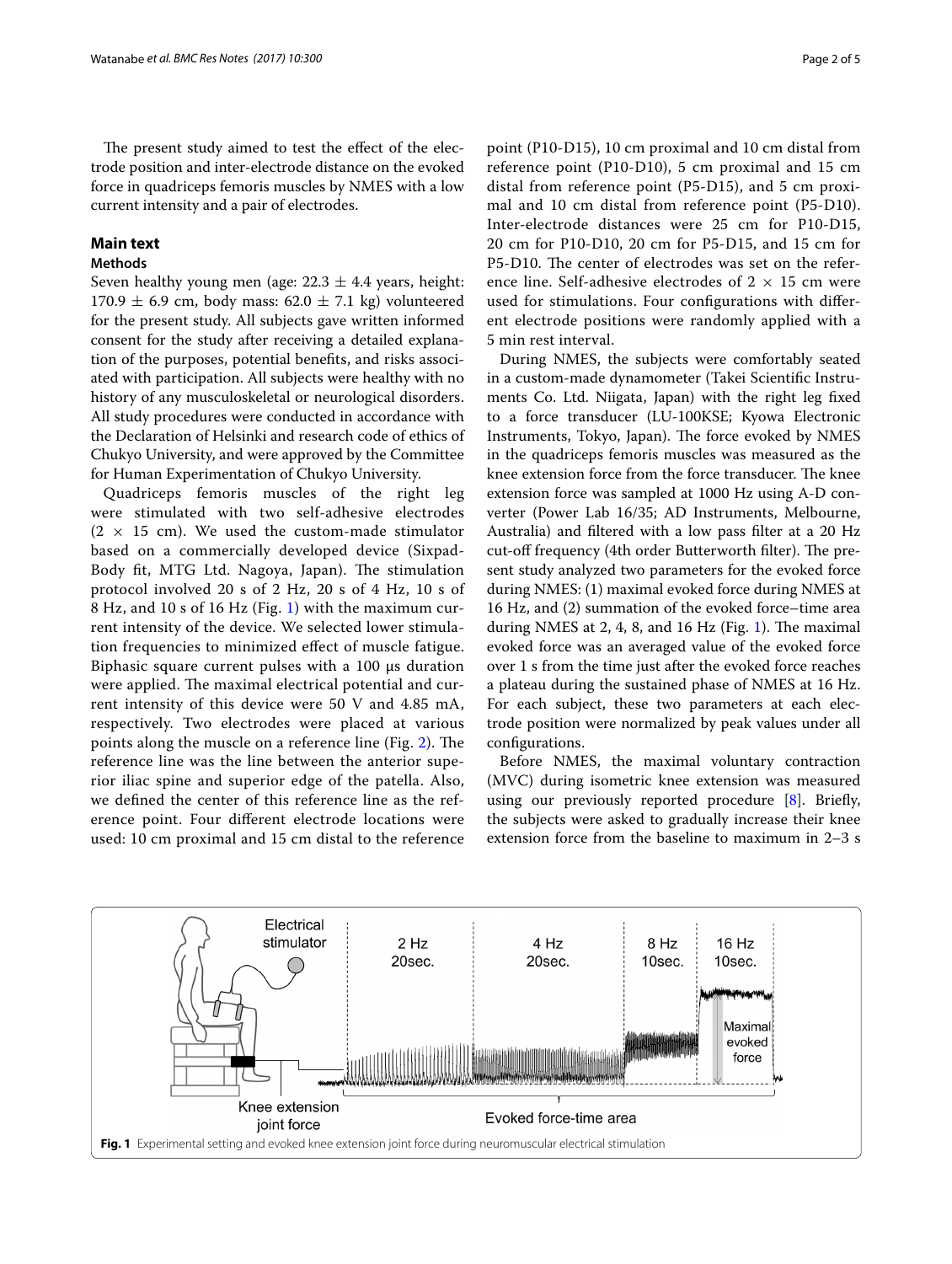



<span id="page-2-0"></span>and then sustain it maximally for 2 s. The MVC force was used to quantify the evoked force for each subject.

We used mom-parametric tests since the sample size was not large and data distribution was partly non-Gaussian. The effect of the electrode position on the maximal evoked force and evoked force–time area was assessed by the Friedmann test. Also, the parameters for P5-D10 were compared with the three other confgurations by the Wilcoxon test since the highest values were observed for P5-D10 among these parameters. The level of signifcance was set at 0.05/number of compared pairs, i.e.,  $0.05/3 = 0.016$  in the case of comparison with three confgurations in the Wilcoxon test. Statistical analyses were performed using SPSS software (version 15.0; SPSS, Tokyo, Japan).

# **Results**

The mean evoked knee extension forces during NMES at 16 Hz were 6.5  $\pm$  5.5, 11.6  $\pm$  12.8, 10.7  $\pm$  8.1, and 13.6 ± 12.1% of MVC for P10-D15, P10-D10, P5-D15, and P5-D10, respectively. Also, maximal evoked knee extension forces during NMES at 16 Hz were 7.1  $\pm$  5.6, 12.2  $\pm$  13.0, 11.8  $\pm$  9.7, and 15.0  $\pm$  12.1% of MVC for P10-D15, P10-D10, P5-D15, and P5-D10, respectively.

The maximal evoked force and evoked force–time area were signifcantly changed with the electrode position  $(p = 0.001$  for the maximal evoked force and  $p = 0.0001$ for the evoked force–time area, Friedmann test) (Fig. [3](#page-3-0)). The evoked force–time area for P5-D10 was significantly larger than those for P10-D15 and P10-D10 ( $p = 0.012$ ) for each) (Fig.  $3$ ).

# **Discussion**

The present study demonstrated that the evoked force during NMES is infuenced by the electrode position, and a closer inter-electrode distance induces a greater force. This result is not consistent with that of a previous study [[6\]](#page-4-2), but this can be explained by a diference in the current intensity. While Vieira et al. [\[6](#page-4-2)] applied a 60–100 mA current intensity, our device generated a 4.85 mA current intensity. Since innervation zones for the quadriceps femoris muscles are regionally distributed along the muscle [\[9–](#page-4-6)[11\]](#page-4-7), the greater inter-electrode distance would stimulate a larger number of innervation zones when the current intensity is high enough to stimulate the innervation zone and/or muscle under and between electrodes. Theoretically, an increase in the inter-electrode distance would decrease the current density within the underlying tissue. Therefore, the greatest force was applied with a shorter inter-electrode distance for NMES with a low current intensity in the present study.

Although the inter-electrode distance was the same, a diference in the evoked force was shown between P10- D10 and P5-D15 (Fig.  $3$ ). This suggests that the electrode position is also important in addition to the inter-electrode distance during NMES. P5-D15 is an electrode position 5 cm distal to P10-D10. Since the innervation zones of the vastus lateralis [[10,](#page-4-8) [11\]](#page-4-7) and vastus medialis [[9–](#page-4-6)[11\]](#page-4-7) muscles are also distributed near the patella and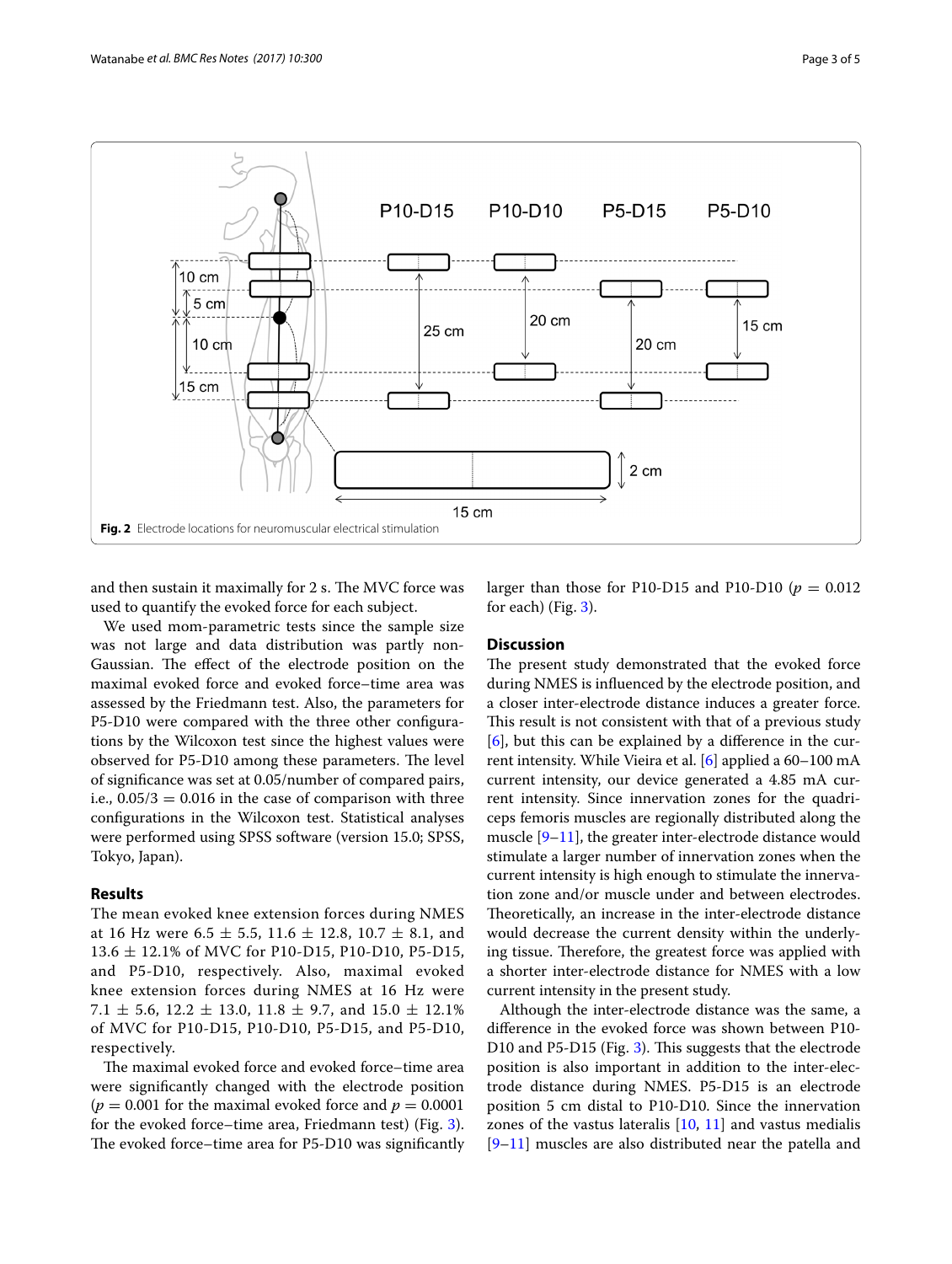

<span id="page-3-0"></span>the muscle belly of the vastus medialis muscle is located in a relatively distal part of the thigh [[12,](#page-4-9) [13\]](#page-4-10), P5-D15 may be able to stimulate more muscle fbers in these two muscles.

In conclusion, our study suggests that when the NMES with low current intensity is applied for the quadriceps femoris muscles, shorter inter-electrode distance (15– 20 cm) and 5 cm proximal and 10 or 15 cm distal from the center of longitudinal axis of the muscle group of electrode locations could induce greater evoked force. From the muscle length for our subjects, these recommended electrode location is corresponded with 38.6– 72.9/84.3% of length of whole quadriceps femoris muscle group. In commercial NMES devices with low current intensity which are used in general populations, optimum conditions could be diferent from the NMES devices with high current intensity for scientific or clinical purposes [[14\]](#page-4-11). Our fndings might be applied in design of commercial NMES devices with low current intensity or to people that available current intensity is limited to low level such as patients or elderly.

## **Limitations**

Our experiment was performed in small sample size. Also, we selected a fxed stimulation parameter and the four electrode confgurations from various combinations. Since we aimed to apply our results to commercially developed NMES devices, current intensity, pulse duration, and frequency were matched for the parameters used in commercially developed materials. Large number of trials in NMES would induce muscle fatigue. Therefore, we used a limited number of electrode confgurations which were selected based on preliminary test and innervation pattern of quadriceps femoris muscles  $[9-11]$  $[9-11]$ .

#### **Abbreviations**

MVC: maximal voluntary contraction; NMES: neuromuscular electrical stimulation.

#### **Authors' contributions**

KW, SK, and TM conceived and designed the experiments and read and approved the fnal manuscript. KW implemented and conducted the experiments and analyzed the data. All authors read and approved the fnal manuscript.

## **Author details**

<sup>1</sup> Laboratory of Neuromuscular Biomechanics, School of International Liberal Studies, Chukyo University, Yagotohonmachi, Showa-ku, Nagoya 466-8666, Japan. <sup>2</sup> MTG Co., Ltd., Nagoya, Japan. <sup>3</sup> Faculty of Sociology, Kyoto Sangyo University, Kyoto, Japan.

#### **Acknowledgements**

The authors gratefully thank Miki Sakai from MTG Co., Ltd. for helping the experiments and the subjects of the present study.

#### **Competing interests**

The authors declare that they have no competing interests.

#### **Availability of data and materials**

Data will not be shared and available for authors.

#### **Ethics approval and consent to participate**

All study procedures were conducted in accordance with the Declaration of Helsinki and research code of ethics of Chukyo University, and were approved by the Committee for Human Experimentation of Chukyo University. Each subject signed an informed consent form before commencing the experiment.

#### **Funding**

This research was partly supported by the grant from MTG Co., Ltd., Nagoya, Japan.

#### **Publisher's Note**

Springer Nature remains neutral with regard to jurisdictional claims in published maps and institutional afliations.

Received: 21 May 2017 Accepted: 17 July 2017 Published online: 20 July 2017